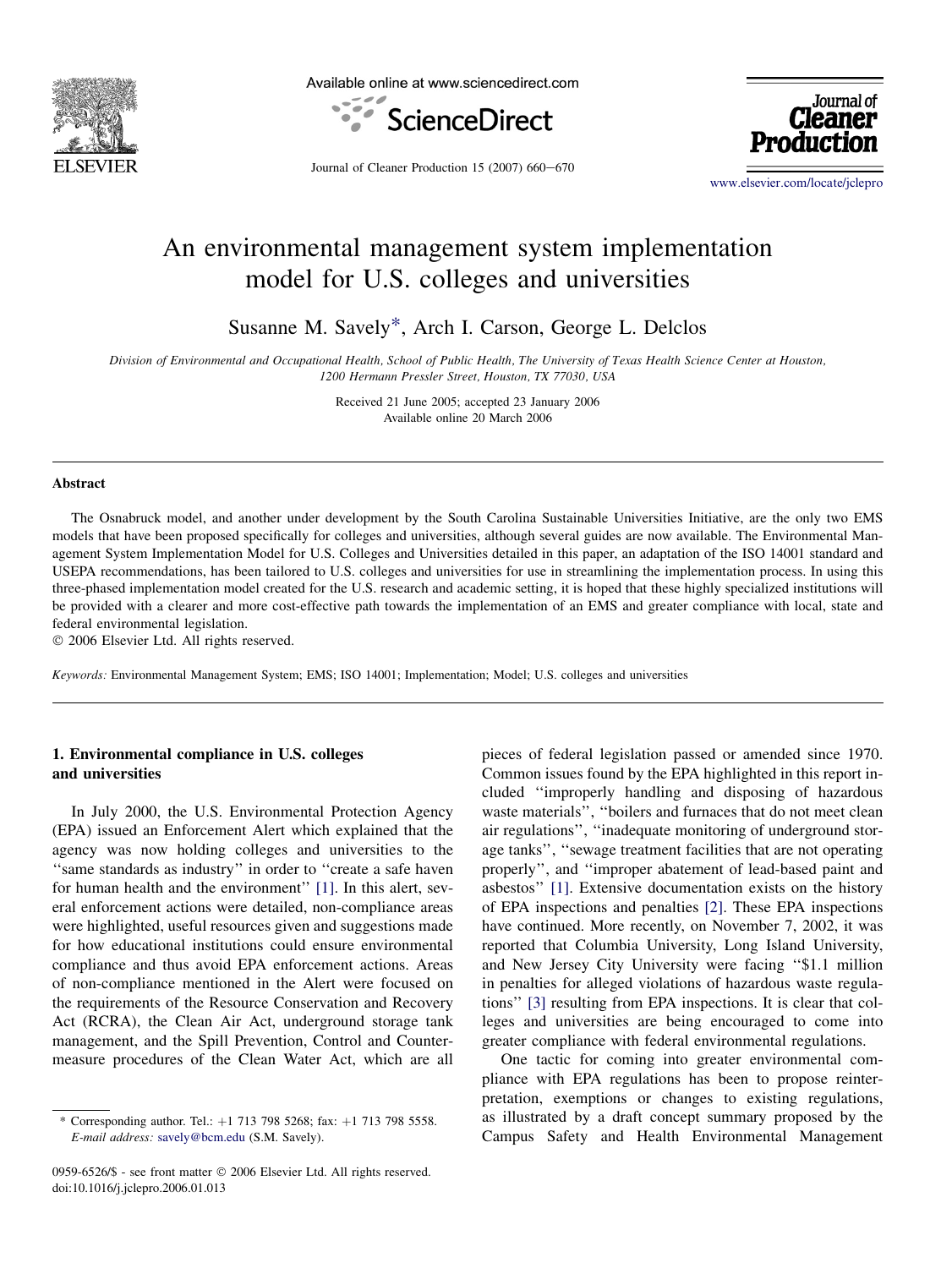Association (CSHEMA) Government Relations Committee entitled ''Fundamental Change to RCRA Regulation in Higher Education'' which was distributed at a conference held July  $14-17$ , 2002 in Toronto, Canada [\[4\]](#page--1-0). This group was proposing regulatory reform and/or additional EPA guidance, which would aid colleges and universities in their environmental compliance efforts. In another CSHEMA publication entitled ''Environmental Excellence in Higher Education,'' [\[5\]](#page--1-0) there was a recommendation that policy dialogue between educational institutions and the EPA focus on developing ''performance-based environmental standards,'' guidance and compliance assistance tailored to higher education.

EPA Region I, the New England region, has focused its efforts on education. It found through focus group discussions that colleges and universities were not knowledgeable about environmental regulations and could use additional resources to aid them in maintaining compliance [\[1\]](#page--1-0). It has held compliance workshops and has developed an informational web page in order to educate colleges and universities on environmental regulations. In addition, Region I has developed tools that may be used to perform environmental self audits and aid in implementation of environmental management systems.

Other efforts have been aimed at rewarding environmental excellence, such as, the EPA's National Environmental Performance Track Program, which is designed to provide ''incentives to motivate further improvements'' [\[6\].](#page--1-0) The University of Texas M.D. Anderson Cancer Center is the first institution of higher education to be accepted into this program. Meanwhile, 123 colleges and universities are EPA Energy Star Partners and are striving to improve building energy efficiency [\[5\]](#page--1-0).

EPA's Project XL (eXellence and Leadership), started in 1999, is a program designed to study how the EPA may better regulate educational institutions [\[7\].](#page--1-0) Another pilot project called EPA Labs21 (Laboratories for the 21st Century) involves a partnership with four universities in order to modify laboratories for improved environmental performance [\[8\]](#page--1-0). Some programs have been aimed at rewarding honesty, for example, the EPA's Audit Policy, which in many cases rewards companies (including educational institutions) for reporting and correcting their own violations of federal environmental regulations.

Environmental management systems show promise as a comprehensive way of addressing environmental compliance issues. EPA Region III, the mid-Atlantic region, has been recommending them as a way to ''prevent problems as well as to correct them before they become more serious and costly'' [\[1\]](#page--1-0). In addition, on May 15, 2002, EPA Administrator, Christine Todd Whitman signed a Position Statement on Environmental Management Systems [\[9\]](#page--1-0) encouraging implementation, using guidance similar to the ISO 14001 standard. Implementation of environmental management systems ''help organizations to achieve market-place recognition through enhanced corporate image, satisfy regulatory and legal requirements, minimize legal and financial risk, reduce operating cost, improve operational efficiency by better utilization of material and resources, and improve staff moral and work environment'' [\[10\].](#page--1-0)

Essential elements of an EMS were identified by studying the ISO 14001 standard and include:

- an environmental policy,
- the identification of environmental activities that may affect the environment,
- the development of environmental programs with objectives and targets,
- the use of a procedure to identify legal requirements applicable to environmental issues,
- assigning responsibilities for environmental matters to specific individuals,
- reporting environmental performance issues to top management on a routine basis,
- training individuals whose actions may have an impact on the environment,
- maintaining documentation regarding internal and external communications about environmental matters,
- creating a system to ensure that personnel are working with the most current versions of environmental procedures,
- having environmental emergency preparedness and response procedures in place,
- monitoring and measuring operations that could have an environmental impact,
- having procedures in place to correct any environmental non-conformances,
- having procedures in place to manage and store environmental records,
- conducting routine internal audits of the environmental program,
- conducting routine third party audits of the environmental program, and
- holding a periodic review of the environmental program by upper institutional management [\[11\]](#page--1-0).

In implementing these sixteen essential elements, the ISO 14001 [\[11\]](#page--1-0) requirements of environmental management system documentation and operational control would be established and therefore are not listed separately as essential environmental management system elements for this model.

Environmental management systems, when registered and audited regularly by an accredited third party, may become ISO 14001 certified. This certification or registration is largely unknown in U.S. college and university circles with just a few universities, including The University of Missouri Rolla and The University of Texas M.D. Anderson Cancer Center, having achieved it to date [\[12,13\].](#page--1-0) However, ISO 14001 is becoming increasingly popular in U.S. industry, due to the major automobile manufacturers' insistence that their suppliers become registered by 2003 in order to avoid environmental scandals and fines [\[14\].](#page--1-0)

The International Organization for Standardization (ISO) is a group of standards institutes from 140 countries headquartered in Geneva, Switzerland [\[15\]](#page--1-0). ISO was established in 1946, after it became apparent during World War II that the many ''different national standards for the same types of